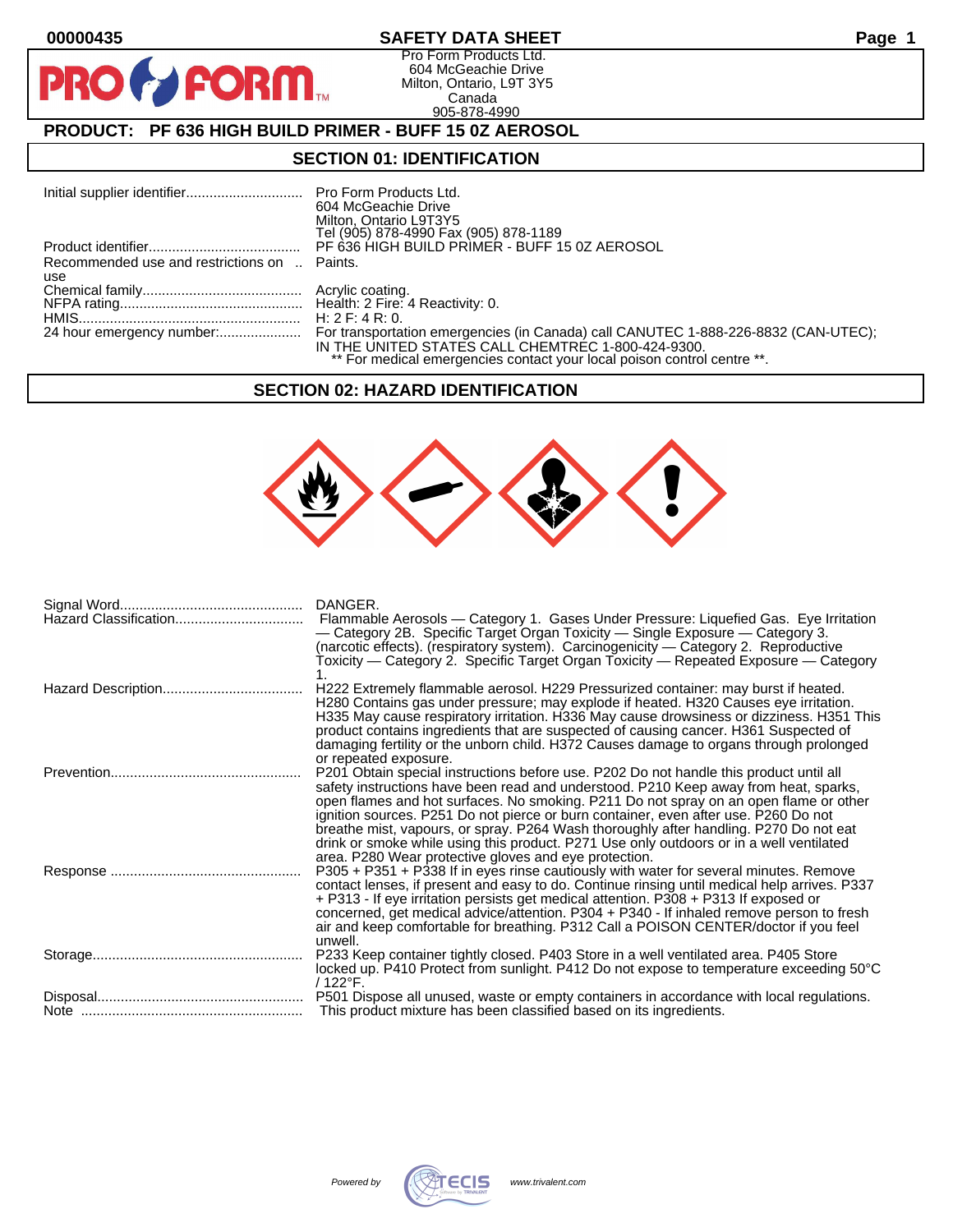| <b>SECTION 03: COMPOSITION / INFORMATION ON INGREDIENTS</b> |                |           |  |
|-------------------------------------------------------------|----------------|-----------|--|
| CHEMICAL NAME AND SYNONYMS                                  | CAS#           | IWT. %    |  |
| Acetone                                                     | 67-64-1        | 15-40     |  |
| <b>Isobutyl Acetate</b>                                     | 110-19-0       | $10 - 30$ |  |
| <b>Titanium Dioxide</b>                                     | 13463-67-7     | $10 - 30$ |  |
| Propane                                                     | 74-98-6        | $10 - 30$ |  |
| <b>Isobutane</b>                                            | 75-28-5        | $7 - 13$  |  |
| Methyl Isobutyl Ketone                                      | 108-10-1       | $5 - 10$  |  |
| Talc                                                        | 14807-96-6     | $1 - 5$   |  |
| Ethyl 3-Ethoxypropionate                                    | 763-69-9       | $1 - 5$   |  |
| Xylene                                                      | 1330-20-7      | $0.1 - 1$ |  |
| Toluene                                                     | 108-88-3       | $0.1 - 1$ |  |
| Ethylbenzene                                                | $100 - 41 - 4$ | $0.1 - 1$ |  |
| <b>Crystalline Silica</b>                                   | 14808-60-7     | < 0.1     |  |

<<The actual concentration(s) withheld as a trade secret>> .

#### **SECTION 04: FIRST-AID MEASURES**

|                                                                  | In case of contact, immediately flush eyes, keeping eyelids open, with plenty of water for at<br>least 15 minutes. Check for and remove any contact lenses, if safe and easy to do so.                                                                                                                                                                                                                                                                                                                                                                                                            |
|------------------------------------------------------------------|---------------------------------------------------------------------------------------------------------------------------------------------------------------------------------------------------------------------------------------------------------------------------------------------------------------------------------------------------------------------------------------------------------------------------------------------------------------------------------------------------------------------------------------------------------------------------------------------------|
|                                                                  | Obtain medical attention.<br>Remove all contaminated clothing and immediately wash the exposed areas with copious amounts of water for a minimum of 30 minutes or up to 60 minutes for critical body areas. If<br>irritation persists, seek medical attention.                                                                                                                                                                                                                                                                                                                                    |
|                                                                  | If inhaled, remove to fresh air. If not breathing, give artificial respiration. If breathing is                                                                                                                                                                                                                                                                                                                                                                                                                                                                                                   |
|                                                                  | difficult, give oxygen, obtain medical attention.<br>If ingestion is suspected, contact physician or poison control center immediately. Do not<br>induce vomiting. If spontaneous vomiting occurs have victim lean forward with head down<br>to prevent aspiration of fluid into the lungs. Never give anything by mouth to an                                                                                                                                                                                                                                                                    |
| Most important symptoms and effects,<br>whether acute or delayed | unconscious person.<br>Harmful if swallowed, in contact with skin or if inhaled. High vapour concentrations may be<br>irritating to the respiratory tract. Vapors have a narcotic effect and may cause headache,<br>fatigue, dizziness and nausea. May cause mild skin irritation. May cause eye irritation.<br>Symptoms may include stinging, tearing, redness, swelling, and blurred vision. Direct<br>contact with eyes may cause temporary irritation. This product contains ingredients that are suspected of damaging fertility or the unborn child. This product contains ingredients that |
|                                                                  | may cause cancer.<br>Treat victims symptomatically. In the event of an incident involving this product ensure that<br>medical authorities are provided a copy of this safety data sheet.                                                                                                                                                                                                                                                                                                                                                                                                          |

## **SECTION 05: FIRE-FIGHTING MEASURES**

Suitable and unsuitable extinguishing ..... "Alcohol" foam, CO2, dry chemical. Water spray. Do not use water in a jet. media Specific hazards arising from the .............. Extremely flammable aerosol. Thermal decomposition products are toxic. May include:.<br>hazardous product, such as the nature of Oxides of carbon (CO, CO2). Hydrocarbon fumes a Oxides of carbon (CO, CO2). Hydrocarbon fumes and smoke. any hazardous combustion products<br>Special protective equipment and ............ Special protective equipment and ............ Extremely flammable aerosol. Firefighter should be equipped with self-contained breathing<br>precautions for fire-fighters and ............. apparatus and full protective clothing apparatus and full protective clothing to protect against potentially toxic and irritating fumes. Solvent vapours may be heavier than air and may build up and travel along the ground to an ignition source, which may result in a flash back to the source of the vapours.

## **SECTION 06: ACCIDENTAL RELEASE MEASURES**

may cause explosive rupture.

Personal precautions, protective ............ No action shall be taken involving any personal risk or without suitable training. Isolate area<br>equipment and emergency procedures and keep unauthorized people away. Do not wal equipment and emergency procedures and keep unauthorized people away. Do not walk through spilled material. Wear

Methods and materials for containment and cleaning up

recommended protective equipment. Ventilate. Open windows and doors to allow air circulation. Dike area to prevent spreading. The use of absorbent socks or spill pillows may be required. Stop leak if safe to do so. Prevent runoff into drains, sewers, and other waterways. Use non-sparking tools and equipment to pick up the spilled material.

Cool fire-exposed containers with cold water spray. Heat will cause pressure buildup and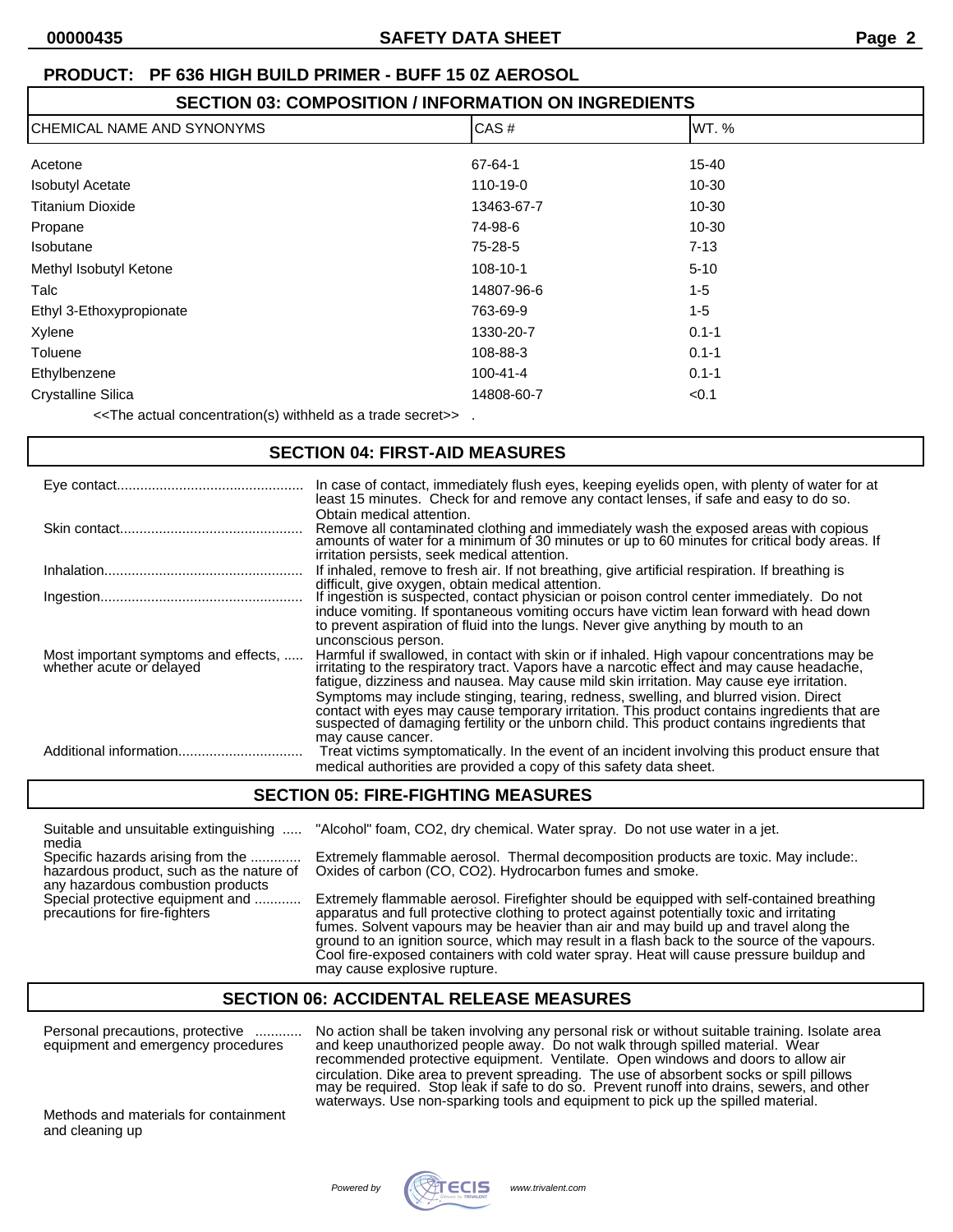# **SECTION 06: ACCIDENTAL RELEASE MEASURES**

 Leak/spill.................................................. Ventilate. Eliminate all sources of ignition. Avoid all personal contact. Evacuate all non-essential personnel. Contain the spill. Prevent runoff into drains, sewers, and other waterways. Absorb with earth, sand, or another dry inert material. Collect waste in sealed containers. Spilled material and water rinses are classified as chemical waste, and must be disposed of in accordance with current local, provincial, state, and federal regulations.

## **SECTION 07: HANDLING AND STORAGE**

| Precautions for safe handling                                   | Pressurized container: Do not pierce or burn, even after use. Do not use if spray button is<br>missing or defective. Do not spray on a naked flame or any other incandescent material.<br>Do not smoke while using or until sprayed surface is thoroughly dry. Do not pressurize, cut,<br>weld, braze, solder, drill, grind, or expose empty containers to heat, sparks or open flames.<br>Keep away from heat, sparks, and open flame. Always adopt precautionary measures<br>against build-up of static which may arise from appliances, handling and the containers in<br>which product is packed. Ground handling equipment. Avoid all skin contact and ventilate<br>adequately, otherwise wear an appropriate breathing apparatus. Avoid breathing vapours<br>or mist. Handle and open container with care. Employees should wash hands and face<br>before eating or drinking. |
|-----------------------------------------------------------------|-------------------------------------------------------------------------------------------------------------------------------------------------------------------------------------------------------------------------------------------------------------------------------------------------------------------------------------------------------------------------------------------------------------------------------------------------------------------------------------------------------------------------------------------------------------------------------------------------------------------------------------------------------------------------------------------------------------------------------------------------------------------------------------------------------------------------------------------------------------------------------------|
| Conditions for safe storage, including any<br>incompatibilities | Pressurized container, do not expose to temperatures exceeding 50°C (122°F). Do not<br>puncture, incinerate or crush container. Keep away from heat, sparks, and open flames.<br>Keep container closed when not in use. Store away from oxidizing and reducing materials.<br>Store away from sunlight.                                                                                                                                                                                                                                                                                                                                                                                                                                                                                                                                                                              |

### **SECTION 08: EXPOSURE CONTROLS / PERSONAL PROTECTION**

| <b>INGREDIENTS</b>               | <b>TWA</b>                         | <b>ACGIH TLV</b><br><b>STEL</b>                                                                                                                                                                                                                                                                                                                                                                                                                                                                                      | PEL               | <b>OSHA PEL</b><br><b>STEL</b> | <b>NIOSH</b><br><b>REL</b> |
|----------------------------------|------------------------------------|----------------------------------------------------------------------------------------------------------------------------------------------------------------------------------------------------------------------------------------------------------------------------------------------------------------------------------------------------------------------------------------------------------------------------------------------------------------------------------------------------------------------|-------------------|--------------------------------|----------------------------|
| Acetone                          | 250 ppm TLV                        | 500 ppm                                                                                                                                                                                                                                                                                                                                                                                                                                                                                                              | 1,000 ppm         | Not established                | 250 ppm                    |
|                                  | CA ON: 500ppm (TWA); 750ppm (STEL) |                                                                                                                                                                                                                                                                                                                                                                                                                                                                                                                      |                   |                                |                            |
| <b>Isobutyl Acetate</b>          | 50 ppm                             | $150$ ppm                                                                                                                                                                                                                                                                                                                                                                                                                                                                                                            | $150$ ppm         | Not established                | 150 ppm                    |
| <b>Titanium Dioxide</b>          | $10 \text{ mg/m}$ 3                | Not established                                                                                                                                                                                                                                                                                                                                                                                                                                                                                                      | $15 \text{ mg/m}$ | Not established                | Not established            |
|                                  | CA ON: 10 mg/m3 (TWA)              |                                                                                                                                                                                                                                                                                                                                                                                                                                                                                                                      |                   |                                |                            |
| Propane                          | 1,000 ppm                          | Not established                                                                                                                                                                                                                                                                                                                                                                                                                                                                                                      | 1,000 ppm         | Not established                | 1,000 ppm                  |
| Isobutane                        | Not established                    | Not established                                                                                                                                                                                                                                                                                                                                                                                                                                                                                                      | Not established   | Not established                | 800 ppm                    |
| Methyl Isobutyl Ketone           | 50 ppm                             | 75 ppm                                                                                                                                                                                                                                                                                                                                                                                                                                                                                                               | $100$ ppm         | Not established                | 50 ppm / STEL 75<br>ppm    |
|                                  |                                    | ON: 20 ppm (TWA), 75 ppm (STEL)                                                                                                                                                                                                                                                                                                                                                                                                                                                                                      |                   |                                |                            |
| Talc                             | $2 \text{ mg/m}$                   | Not established                                                                                                                                                                                                                                                                                                                                                                                                                                                                                                      | 2 mg/m3 TWA       | Not established                | Not established            |
|                                  | CA ON: 2mg/kg (TWA)                |                                                                                                                                                                                                                                                                                                                                                                                                                                                                                                                      |                   |                                |                            |
| Ethyl 3-Ethoxypropionate         | Not established                    | Not established                                                                                                                                                                                                                                                                                                                                                                                                                                                                                                      | Not established   | Not established                | Not established            |
| Xylene                           | 50 ppm                             | $150$ ppm                                                                                                                                                                                                                                                                                                                                                                                                                                                                                                            | 100 ppm TWA       | Not established                | Not established            |
|                                  | CA ON: 100ppm (TWA); 150ppm (STEL) |                                                                                                                                                                                                                                                                                                                                                                                                                                                                                                                      |                   |                                |                            |
| Toluene                          | 20 ppm                             | Not established                                                                                                                                                                                                                                                                                                                                                                                                                                                                                                      | 200 ppm           | 500 ppm 10 minutes             | 100 ppm / STEL 150<br>ppm  |
|                                  | CA ON: TWA: 20 ppm                 |                                                                                                                                                                                                                                                                                                                                                                                                                                                                                                                      |                   |                                |                            |
| Ethylbenzene                     | $100$ ppm                          | $125$ ppm                                                                                                                                                                                                                                                                                                                                                                                                                                                                                                            | $100$ ppm         | Not established                | 100 ppm / STEL 125<br>ppm  |
|                                  | CA ON: 20ppm (TWA)                 |                                                                                                                                                                                                                                                                                                                                                                                                                                                                                                                      |                   |                                |                            |
| <b>Crystalline Silica</b>        | $0.025$ mg/m3                      | Not established                                                                                                                                                                                                                                                                                                                                                                                                                                                                                                      | 0.1 mg/m3 TWA     | Not established                | $0.05$ mg/m $3$            |
| CA ON: 0.025 mg/m3 Respirable    |                                    |                                                                                                                                                                                                                                                                                                                                                                                                                                                                                                                      |                   |                                |                            |
| Appropriate engineering controls |                                    | Provide natural or mechanical ventilation to control exposure levels below airborne exposure limits. Local mechanical exhaust ventilation should be used at sources of air<br>contamination, such as open process equipment, or during purging operations, to capture<br>gases and fumes that may be emitted. Standard reference sources regarding industrial<br>ventilation (ie. ACGIH industrial ventilation) should be consulted for guidance about<br>adequate ventilation. Explosion-proof exhaust ventilation. |                   |                                |                            |
| Personal Protective Equipment    |                                    | Local exhaust ventilation is recommended. Wear an appropriate, properly fitted respirator<br>when contaminant levels exceed the recommended exposure limits.                                                                                                                                                                                                                                                                                                                                                         |                   |                                |                            |

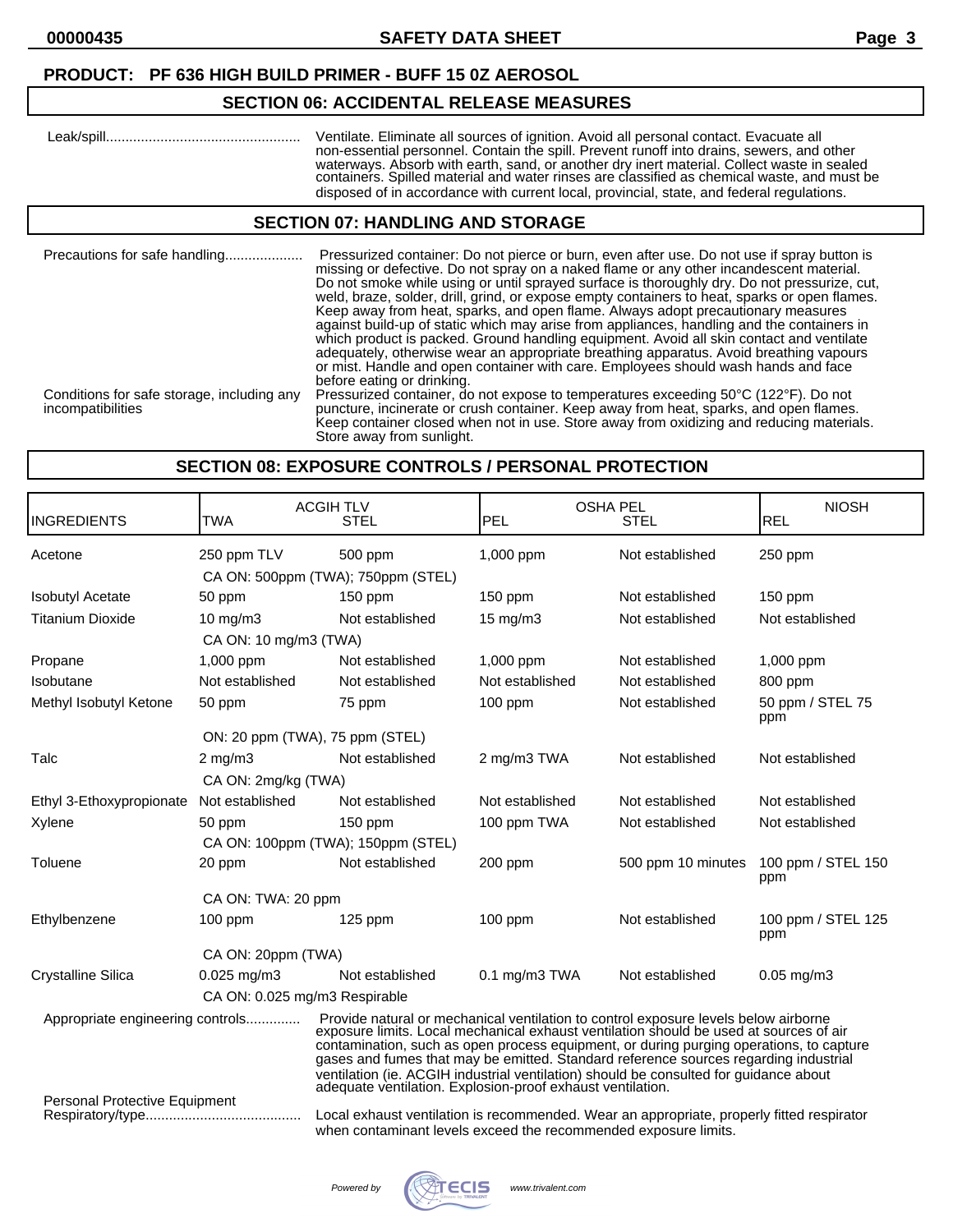#### **SECTION 08: EXPOSURE CONTROLS / PERSONAL PROTECTION**

| exists.<br>Wear skin protection equipment. The selection of skin protection equipment depends on the nature of the work to be performed.                                                         |
|--------------------------------------------------------------------------------------------------------------------------------------------------------------------------------------------------|
| Wear adequate protective clothes.<br>Emergency showers and eye wash stations should be available. Employees should wash their hands and face before eating, drinking, or using tobacco products. |

## **SECTION 09: PHYSICAL AND CHEMICAL PROPERTIES**

| Yellow-brown.<br>No data.<br>Odour threshold (ppm)<br>Not available.<br>Not applicable.<br>Melting / Freezing point (deg C)<br>Not available.<br>Initial boiling point / boiling range (deg C).<br>$>100^{\circ}$ C.<br>Flash point (deg C), method<br>No data.<br>Flammability (solids and gases)<br>Flammable aerosol.<br>Upper flammable limit (% vol)<br>9.5. (Propane).<br>Lower flammable limit (% vol)<br>2.2. (Propane).<br>Vapour pressure (mm Hg)<br>$>1$ .<br>Relative Density (Specific Gravity)<br>$0.935 - 0.975$ .<br>$7.80 - 8.14$ .<br>Not soluble in water.<br>Partition coefficient - n-octanol/water<br>Not available.<br>Auto ignition temperature (deg C)<br>460 °C (propellant).<br>Not available.<br>Decomposition temperature<br>Not available.<br>3.82 lbs/USG. | -18°C. (estimate; lowest flash point ingredient). (acetone).<br>Aerosol vapour pressure: 55-75 psig @21°C. |
|-------------------------------------------------------------------------------------------------------------------------------------------------------------------------------------------------------------------------------------------------------------------------------------------------------------------------------------------------------------------------------------------------------------------------------------------------------------------------------------------------------------------------------------------------------------------------------------------------------------------------------------------------------------------------------------------------------------------------------------------------------------------------------------------|------------------------------------------------------------------------------------------------------------|
|-------------------------------------------------------------------------------------------------------------------------------------------------------------------------------------------------------------------------------------------------------------------------------------------------------------------------------------------------------------------------------------------------------------------------------------------------------------------------------------------------------------------------------------------------------------------------------------------------------------------------------------------------------------------------------------------------------------------------------------------------------------------------------------------|------------------------------------------------------------------------------------------------------------|

## **SECTION 10: STABILITY AND REACTIVITY**

|                                                         | Product is stable; hazardous polymerization wi |
|---------------------------------------------------------|------------------------------------------------|
|                                                         | Stable at normal temperatures and pressures.   |
| Possibility of hazardous reactions                      | Will not occur under normal temperature and pr |
| Conditions to avoid, including static                   | Keep away from heat. Electrostatic charge.     |
| discharge, shock or vibration<br>Incompatible materails | Strong oxidizing agents.                       |
| Hazardous decomposition products                        | See hazardous combustion products section 5.   |

Reactivity .................................................. Product is stable; hazardous polymerization will not occur. Avoid heat, sparks and flames. Ill not occur under normal temperature and pressure. Geep away from heat. Electrostatic charge.

Hazardous decomposition products.......... See hazardous combustion products section 5.

# **SECTION 11: TOXICOLOGICAL INFORMATION**

| <b>I</b> INGREDIENTS     | <b>LC50</b>                                            | LD50                                                              |  |
|--------------------------|--------------------------------------------------------|-------------------------------------------------------------------|--|
| Acetone                  | 50,100 mg/m3 8 hours, rat                              | 5,800 mg/kg (rat oral)                                            |  |
| <b>Isobutyl Acetate</b>  | $>13.24$ mg/L /6 h rat                                 | 15400 mg/kg (rat oral),<br>>17400 mg/kg (rabbit dermal)           |  |
| Titanium Dioxide         | $>6.8$ mg/L (4 hr)                                     | $>$ 10,000 mg/kg (rat, oral) $>$<br>10,000 mg/kg (rabbit, dermal) |  |
| Propane                  | $>1,464$ mg/L 15 minutes rat                           | Not available                                                     |  |
| Isobutane                | 52 mg/L 1 hour mouse                                   | Not available                                                     |  |
| Methyl Isobutyl Ketone   | 8.2 - 16.4 mg/L 4 hours rat                            | 2080 mg/kg rat oral >16,000<br>mg/kg rabbit dermal                |  |
| Talc                     | Not available                                          | Not available                                                     |  |
| Ethyl 3-Ethoxypropionate | >998 ppm 6 hours                                       | 4,080<br>4,309 mg/kg rat oral<br>mg/kg rabbit dermal              |  |
| Xylene                   | 6350 ppm 4 hours rat                                   | >3523 mg/kg rat oral                                              |  |
| Toluene                  | 8000ppm rat inhalation<br>400ppm mouse inhalation 24hr | 5,000 mg/kg rat oral:<br>12,124 mg/kg rabbit dermal               |  |

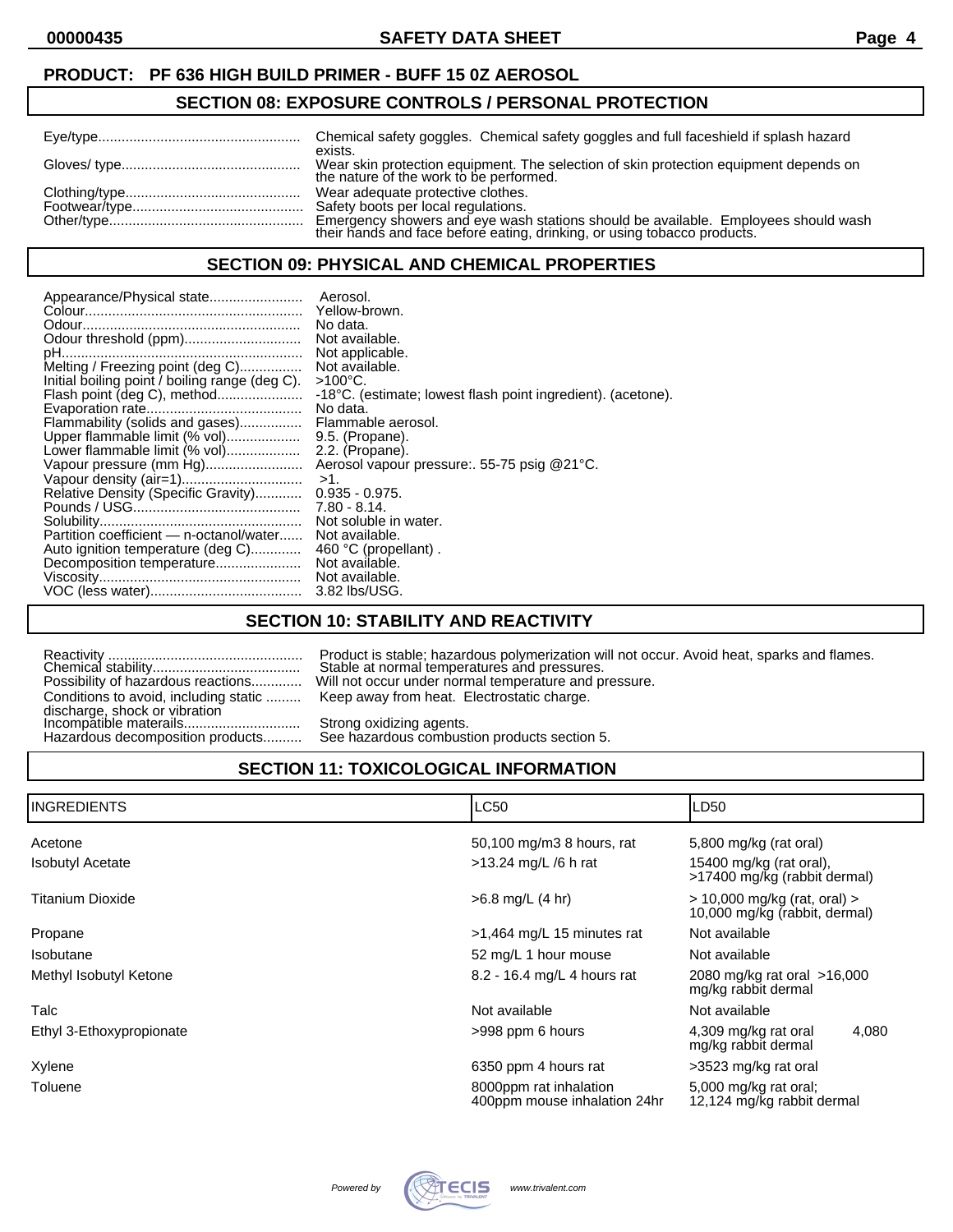# **SECTION 11: TOXICOLOGICAL INFORMATION**

| <b>INGREDIENTS</b>                                                   |                                                      | LC50                                                                                                                                                                                                                                                                                                                                                                                                                                                                   | LD50                                               |
|----------------------------------------------------------------------|------------------------------------------------------|------------------------------------------------------------------------------------------------------------------------------------------------------------------------------------------------------------------------------------------------------------------------------------------------------------------------------------------------------------------------------------------------------------------------------------------------------------------------|----------------------------------------------------|
| Ethylbenzene                                                         |                                                      | No data                                                                                                                                                                                                                                                                                                                                                                                                                                                                | 3,500 mg/kg rat oral<br>17,800 mg/kg rabbit dermal |
| <b>Crystalline Silica</b>                                            |                                                      | Not available                                                                                                                                                                                                                                                                                                                                                                                                                                                          | >22,500 mg/kg oral rat                             |
|                                                                      | Eye contact. Skin contact. Inhalation.               | This product is harmful if inhaled or swallowed. The aromatic hydrocarbon solvents in this<br>product can be irritating to the eyes, nose and throat. In high concentration, they may<br>cause central nervous system depression and narcosis characterized by nausea,<br>lightheadedness and dizziness from overexposure by inhalation. Irritating to mucous<br>membranes and upper respiratory tract. Inhalation of vapours or mist may cause                        |                                                    |
| Effects of chronic exposure                                          | drowsiness or dizziness.<br>nervous system symptoms. | Breathing high concentrations of vapour may cause anesthetic effects and serious health<br>effects. Intentional misuse by deliberately concentrating and inhaling this product may be<br>harmful or fatal. Prolonged or repeated exposure may lead to liver, kidney or central                                                                                                                                                                                         |                                                    |
|                                                                      |                                                      | Titanium dioxide is known to the state of California to cause cancer and developmental<br>effects. Quartz (Crystalline Silica) is listed by IARC in Group 1 as a carcinogen. Xylene has been listed by IARC as a Group 3; not classifiable as to its carcinogenicity to humans.<br>Ethylbenzene is classified as an A3 known animal carcinogen. Methyl Isobutyl Ketone is<br>possibly carcinogenic to humans (IARC Group 2B).                                          |                                                    |
|                                                                      |                                                      | Toluene is known by the State of California to cause adverse fetal developmental effects.<br>High level exposure to Xylene in some animal studies have been reported to cause health<br>effects on the developing embryo/fetus. The relevance of this to humans is not known.<br>Methyl isobutyl ketone passes through the placental barrier. Toluene is fetotoxic in rats and<br>mice at maternally toxic levels. Prolonged and repeated exposure of pregnant animals |                                                    |
| Sensitizing capability of material<br>Specific Target Organ Toxicity |                                                      | (>1500 ppm) to Toluene have been reported to cause adverse fetal developmental effects.<br>May cause sensitization by inhalation. May cause sensitization by skin contact.<br>Causes damage to organs through prolonged or repeated exposure. May cause<br>drowsiness or dizziness. May cause respiratory irritation.                                                                                                                                                  |                                                    |

## **SECTION 12: ECOLOGICAL INFORMATION**

Persistence and degradability..................

Environmental........................................... Do not allow to enter waters, waste water or soil.

## **SECTION 13: DISPOSAL CONSIDERATIONS**

Information on safe handling for disposal. Dispose of w<br>and methods of disposal, including any regulations. Contaminated packaging when empty.

Information on safe handling for disposal . Dispose of waste in accordance with all applicable Federal, Provincial/State and local and methods of disposal, including any regulations. Contents under pressure. Do not puncture, incinerate or expose to heat, even

# **SECTION 14: TRANSPORT INFORMATION**

|                              | UN1950 - AEROSOLS, flammable - Class 2.1 - This product meets limited quantity                                                                                                                                  |
|------------------------------|-----------------------------------------------------------------------------------------------------------------------------------------------------------------------------------------------------------------|
|                              | exemption when shipped in containers less than 1 Litre.<br>UN1950 - AEROSOLS, flammable - Class 2.1 - Ltd Qty (1 Liter/0.26 Gallons). Refer to<br>49CRF 172.101 for additional non-bulk packaging requirements. |
|                              | UN1950 - AEROSOLS, flammable - Class 2.1 - Limited Quantity. Do not ship by air                                                                                                                                 |
| IMDG Classification (Marine) | without checking appropriate IATA regulations.<br>UN1950 - AEROSOLS - Class 2.1 - EmS: F-D, S-U - Limited Quantity. Check IMDG<br>regulations for limited quantity exemptions.                                  |
|                              | No.                                                                                                                                                                                                             |
|                              | In accordance with Part 2.2.1 of the Transportation of Dangerous Goods Regulations (July<br>2, 2014) - we certify that classification of this product is correct                                                |

# **SECTION 15: REGULATORY INFORMATION**

| <b>SARA Title III</b>                                        | Contains ingredient(s) not on the DSL.<br>Not determined.<br>This product is considered hazardous under the OSHA Hazard Communication Standard.                                                |
|--------------------------------------------------------------|------------------------------------------------------------------------------------------------------------------------------------------------------------------------------------------------|
| Section 302 - extremely hazardous                            | None.                                                                                                                                                                                          |
| substances<br>Section 311/312 - hazard categories<br>40CFR63 | Immediate health, delayed health, fire hazard.<br>Ethylbenzene. Methyl Isobutyl Ketone. Xylene.<br>EPA hazardous air pollutants (HAPS)  Ethylbenzene. Methyl Isobutyl Ketone. Toluene. Xylene. |